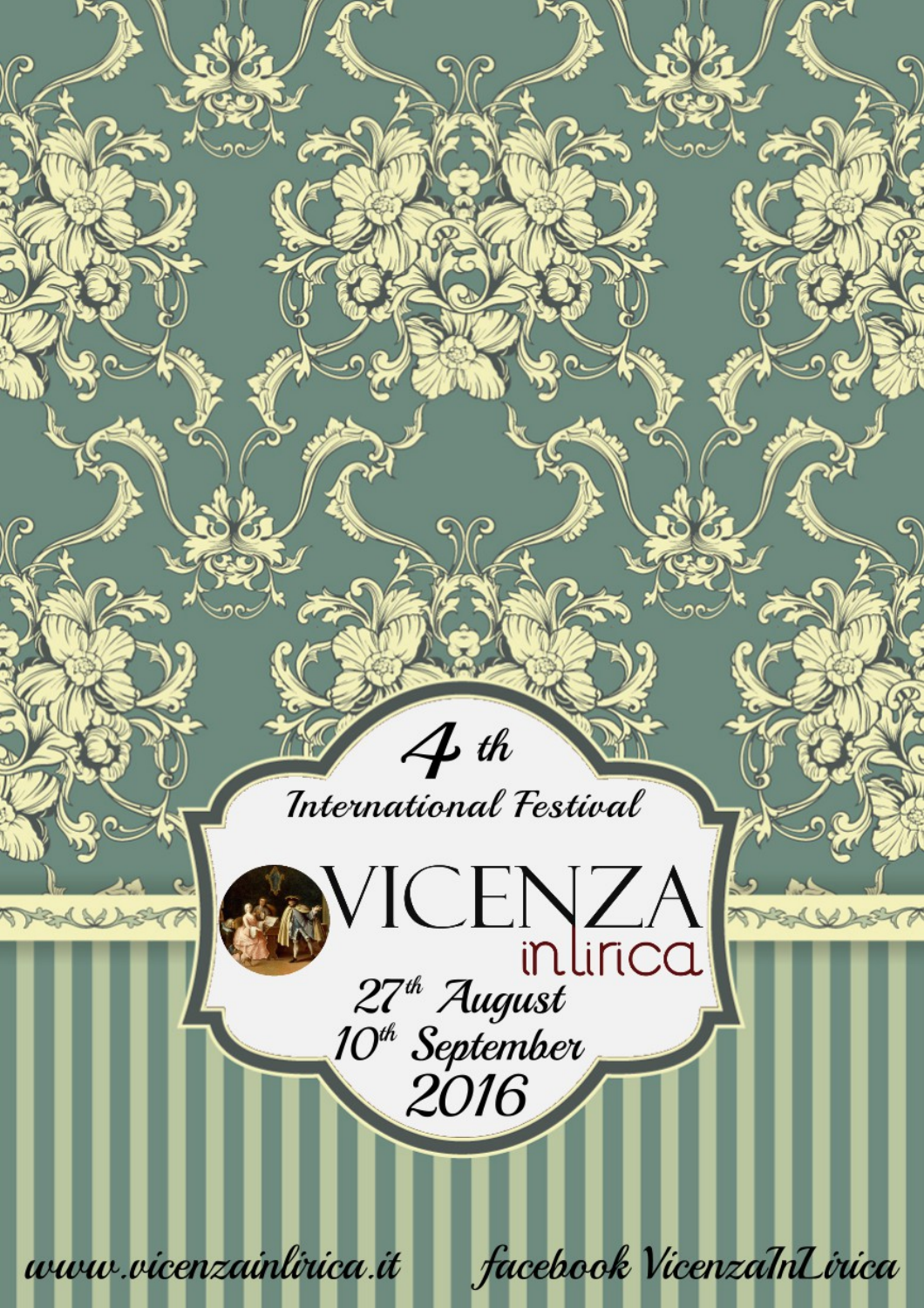



# Technical Details – Opera Singing Master Class

*Concetto Armonico cultural association* organizes the fourth edition of Vicenza in Lirica, an international music and singing festival: a rich program of events such as master classes on opera singing, concerts in "Palazzi" and churches, conferences and other cultural activities. During the two weeks, guest artists will give their contribution to the festival.

#### *Location* **Gallerie d'Italia – Palazzo Leoni Montanari** Vicenza, Contra' Santa Corona, 25

Lessons

first master class: **Wensday – Sunday** 10,00 – 18,00

second master class: **Tuesday – Saturday** 10,00 – 18,00 *Website* www.vicenzainlirica.it concettoarmonico.it *Contacts* Cell. +39 349.62.09.712 info@vicenzainlirica.it

#### **First Master class-**

*Classes* August, from **24** to **28 2016** Enrollment ends on **until August, 6th 2016** Teacher **Bernadette Manca di Nissa** *Final concert*  **Sunday, August, 28th 2016** at Gallerie d'Italia – Palazzo Leoni Montanari

#### **Second Master class**

*Classes* **August, 30th September, 3rd 2016** Enrollment ends on **until August, 6<sup>th</sup> 2016** Teacher **Juan Pons** *Final concert*  **Saturday, September, 3rd 2016** at Gallerie d'Italia – Palazzo Leoni Montanari

Some students of the two master class will be selected for some concerts organised by Concetto Armonico in Wien, Rome, Vicenza and other important places and cities.

The International Festival **Vicenza in Lirica** is organised by

|                         | Concetto Armonico, associazione culturale   |                                  |
|-------------------------|---------------------------------------------|----------------------------------|
|                         | Via Coette alte, 11                         | 30014 Rottanova di Cavarzere, VE |
| And the sharing of      | Comune di Vicenza                           |                                  |
| With the hospitality of | Gallerie d'Italia - Palazzo Leoni Montanari |                                  |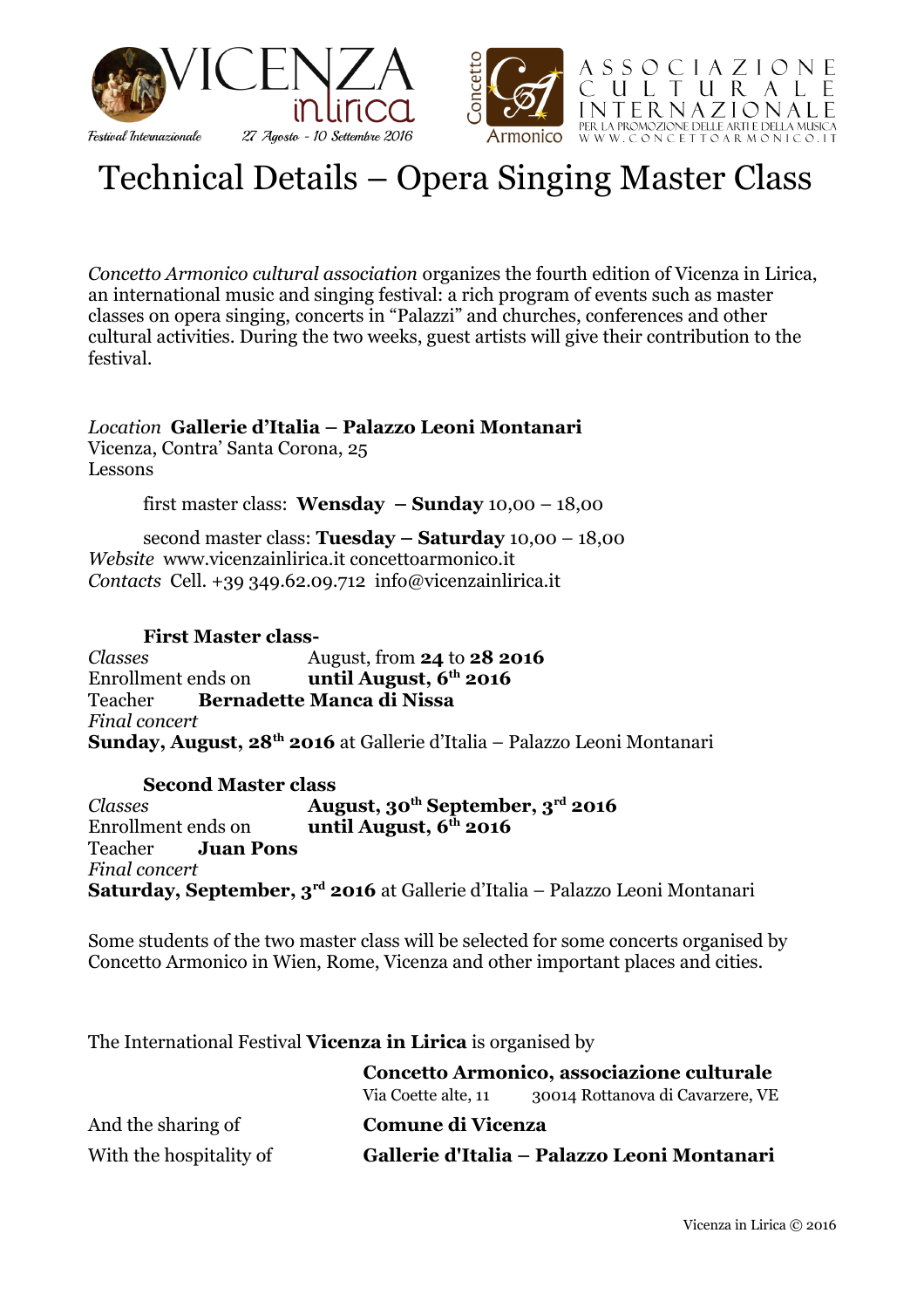



# **Regulation 2016**

#### **1 – Vicenza in Lirica**

*Concetto Armonico cultural association* organizes two **Master Classes of Opera singing as part of the programme of Vicenza in Lirica 4th International Festival**.

Master Classes will be as follows:

- From **August 24th to August 28th** Opera Singing Master Class with Contralto **Bernadette Manca di Nissa**.
- From **August 30th to September 3rd** Opera Singing Master Class with Baritone **Juan Pons**.

#### **2 – Lessons and location**

The Master Classes will be held in **Gallerie d'Italia – Palazzo Leoni Montanari** in Vicenza (Contrà Santa Corona 25).

Each Master Class will have a teacher and a pianist for the accompaniment.

#### **3 – Admission**

Singers of any nationality and age will be admitted to classes, and there will be no more than **10** students and **30** auditors for each class.

#### **4 – Enrollment**

The enrollment deadline is August  $6<sup>th</sup>$  2016 for both Master Classes

Students can enroll sending the requested documents by e-mail to info@concettoarmonico.it or by ordinary mail to the following address:

Concetto Armonico – associazione culturale | Via coette alte, 11 | 30014 Rottanova di Cavarzere, VE

→ enrolment form duly completed and signed (the form can be downloaded from

[www.vicenzainlirica.it](http://www.vicenzainlirica.it/) or www.concettoarmonico.it)

→ short personal résumé (bio) (.doc/.rtf/.pdf format)

 $\rightarrow$  copy of an identity document (.jpeg/.gif/.png format)

Apllications which are uncompleted or are not signed will not be taken into account.

Concetto Armonico Cultural Association will send a confirmation e-mail if there are palces available and applicants will be asked to confirm the enrollment by paying the enrollment fee as explained at the following article.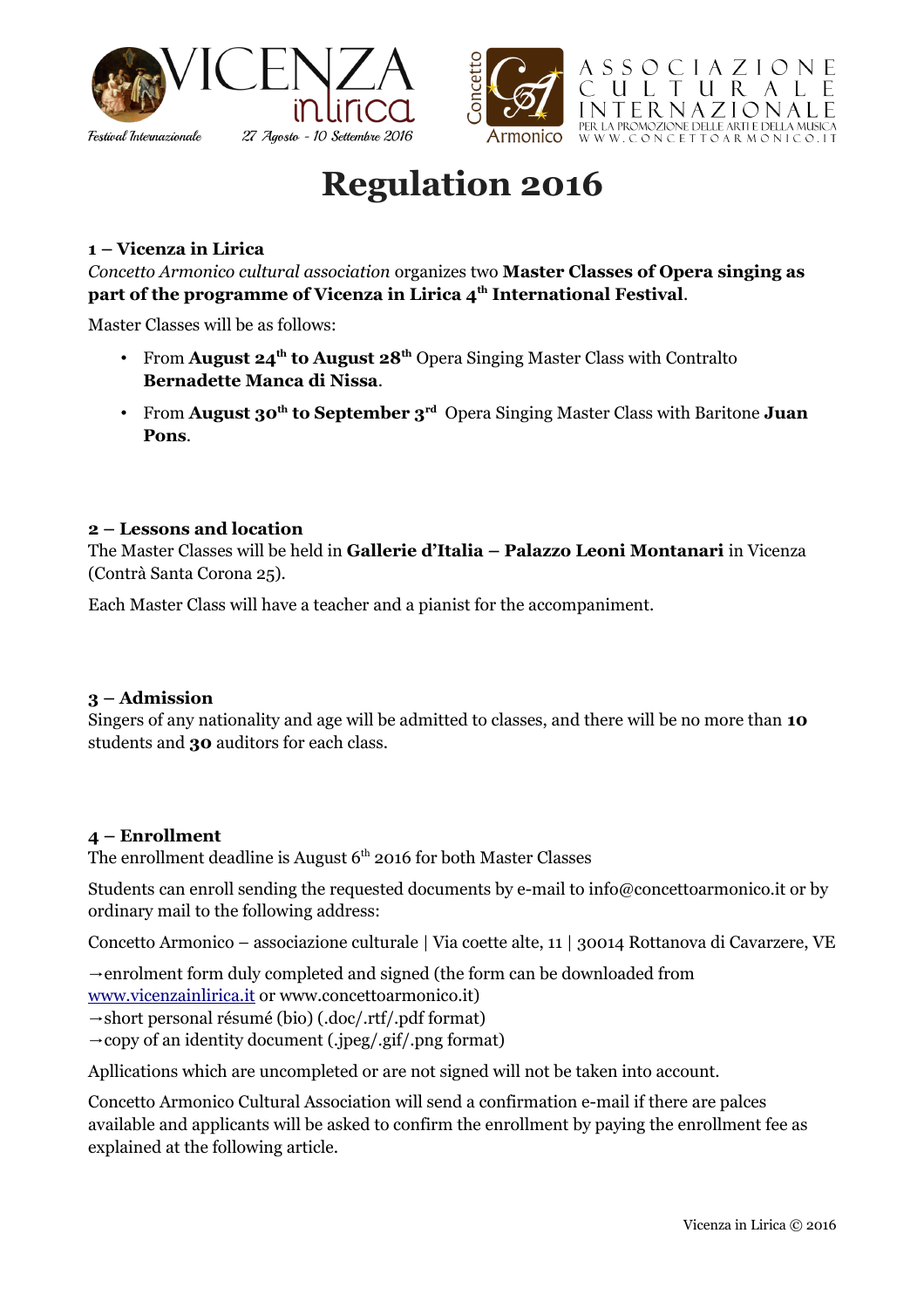



#### **5 – Payments**

The enrollment fee to the Master Class is 80,00 euros which includes 25,00 euros as affiliation fee. Applicants who are already affiliates at the publication date of the present regulations will pay an enrollment fee of 55,00 euros. The fee must be paid by money transfer to:

#### **CONCETTO ARMONICO ASSOCIAZIONE CULTURALE**

BCC CENTROVENETO, Filiale di Vicenza IBAN: IT60 O085 9011 8000 0008 1026 140 BIC: ICRAITRRGE0

Should the student fail to attend classes, the enrollment fee is not refundable.

The attendance fee is **270,00** euros for each single Master Class. Attendance fee for auditors is **50,00** euros for each Master Class. The attendance fee must be paid at the beginning of the Master Class.

Students who wish to attend both master classes will pay the enrolment fee only once and will get a reduction of 100,00 euros on the total amount.

#### **6 – Attendance**

Classes will be held in Gallerie d'Italia – Palazzo Leoni Montanari from 10 am to 6 pm. Students must attend to at least 80% of the total lesson hours, otherwise the Master Class Attendance Certificate will not be released.

#### **7 – Agreements**

Students may enjoy special agreements for meals and accomodation in Vicenza. Details will be communicated to the students by e-mail

#### **8 – Cancellation**

Should students fail to reach the required number, or should any such causes occur beyond control of the organization, the Master Class may be cancelled . In these cases, participants will be reimbursed the enrollment fee.

#### **9 – Final Concert**

Students who are ready for a public performance (the teacher and "Concetto Armonico" artistic direction will be assessing the student's preparation) will participate to the final concert on the last day of each master class at Gallerie d'Italia – Palazzo Leoni Montanari.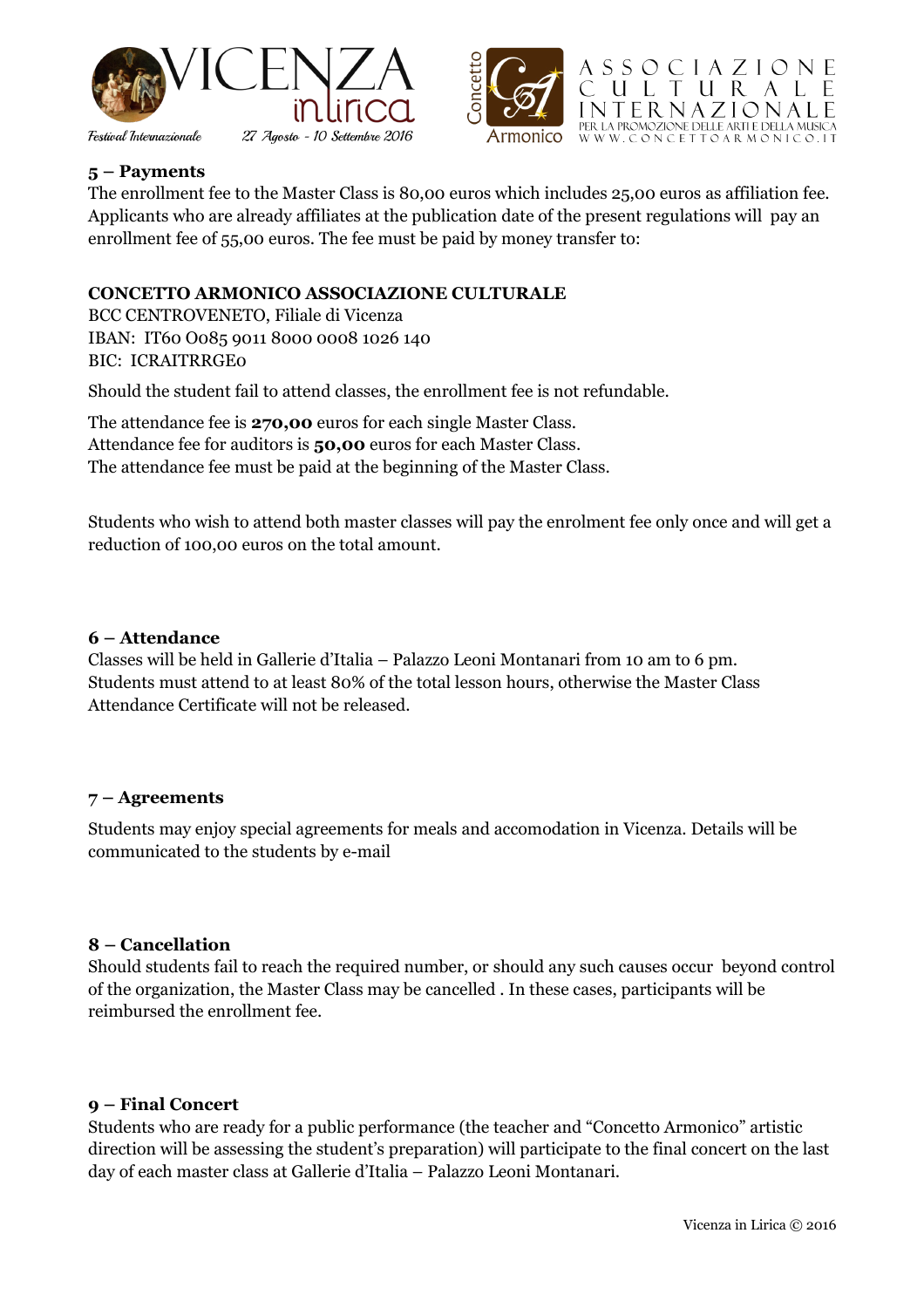Students chosen for the concert must ensure their presence. Students will not receive any reimbursement for their performance. The attendance certificate will be given to each student at the end of the concert of the single master class.

#### **10 – Other activities and concerts**

Some students from each Master Class will be chosen for the concerts that Concetto Armonico will organize in 2016/2017 in Wien, Rome, Vicenza and other cities.

#### **11 – Auditors**

Auditors must attend to at least 80% of the total lesson hours otherwise the Master Class Attendance Certificate will not be released. Auditors may ask questions and make comments during the master class when the teacher will allow.

#### **12 – Audio and Video Recordings**

By applying to the Vicenza in Lirica, the participant authorises Concetto Armonico – Associazione Culturale to make video and/or audio recordings, to take pictures, to transmit by radio or TV broadcast any of his/her lessons, rehearsals, concerts or Opera presentations, organized either by Concetto Armonico – Associazione Culturale or by selected third party organizations or individuals. In particular, the participant surrenders to Concetto Armonico all the rights of said video and/or audio recordings and pictures for any use that might be relevant to the event. Concetto Armonico reserves the right to use all pictures, audio and video recordings for promotional purposes related to the present edition of the Festival or to future editions, or to release the audio and/or video recordings for demonstration or promotional purposes.

#### **13 – Final Conditions**

The organization of the master classes "Vicenza in Lirica" declines any responsibility for any risks or damages, to persons or property, caused to the students while participating in the master classes.

Enrollment to the master classes implies the whole acceptance of the above stated regulations.

The applicable regulation is the Italian version

Date  $\Box$ 

For acceptance (Signature)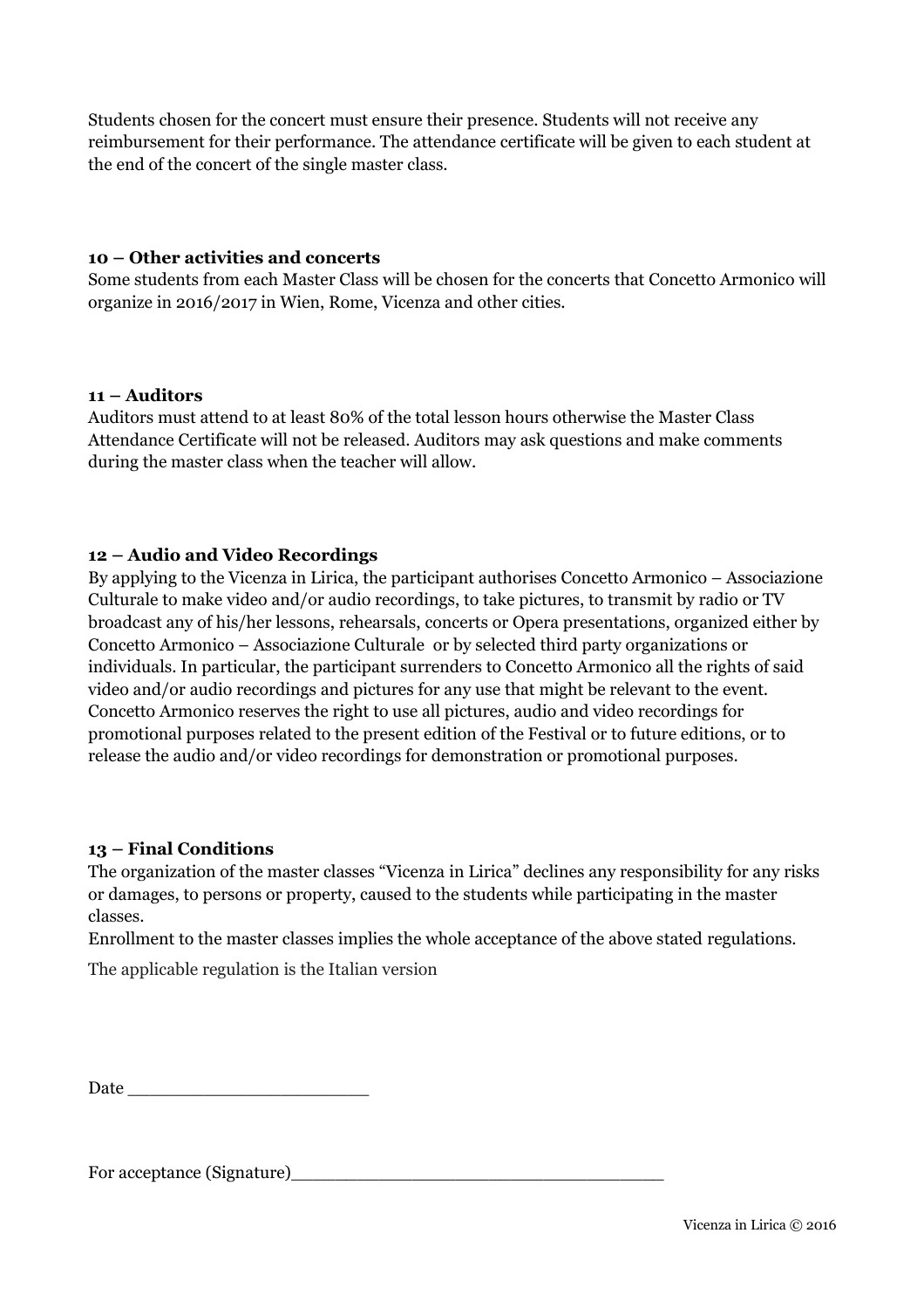



## Enrolment Form 2016

|    | I wish to enrol to the master class with contralto Bernadette Manca di Nissa from August 24 <sup>th</sup><br>to August 28 <sup>th</sup>                                                                                                                                                                                                                                            |
|----|------------------------------------------------------------------------------------------------------------------------------------------------------------------------------------------------------------------------------------------------------------------------------------------------------------------------------------------------------------------------------------|
|    | I wish to enrol to the master class with baritone Juan Pons from August 30 <sup>th</sup> to September 3 <sup>rd</sup>                                                                                                                                                                                                                                                              |
|    | I wish to enrol to both master class                                                                                                                                                                                                                                                                                                                                               |
|    | <b>STUDENT</b><br>I wish to enrol as:<br><b>AUDITOR</b>                                                                                                                                                                                                                                                                                                                            |
|    | <b>YES</b><br>I'am Concetto Armonico affiliate:<br>NO.                                                                                                                                                                                                                                                                                                                             |
|    | Arias I wish to study during the master class (please indicate title, opera and composer):                                                                                                                                                                                                                                                                                         |
|    | $\left(1\right)$ $\overline{\phantom{a}}$                                                                                                                                                                                                                                                                                                                                          |
|    |                                                                                                                                                                                                                                                                                                                                                                                    |
| 3) | <u> 2000 - 2000 - 2000 - 2000 - 2000 - 2000 - 2000 - 2000 - 2000 - 2000 - 2000 - 2000 - 2000 - 2000 - 2000 - 200</u>                                                                                                                                                                                                                                                               |
|    | $\left(4\right)$ $\frac{1}{2}$ $\left(1\right)$ $\left(1\right)$ $\left(1\right)$ $\left(1\right)$ $\left(1\right)$ $\left(1\right)$ $\left(1\right)$ $\left(1\right)$ $\left(1\right)$ $\left(1\right)$ $\left(1\right)$ $\left(1\right)$ $\left(1\right)$ $\left(1\right)$ $\left(1\right)$ $\left(1\right)$ $\left(1\right)$ $\left(1\right)$ $\left(1\right)$ $\left(1\right)$ |

I declare I read and accept all the regulations of the Fourth International Master Class of Opera Singing "Vicenza in Lirica" 2016 organized by "Concetto Armonico" cultural association.

Date \_\_\_\_\_\_\_\_\_\_\_\_\_\_\_\_\_\_\_\_\_\_ Signature\_\_\_\_\_\_\_\_\_\_\_\_\_\_\_\_\_\_\_\_\_\_\_\_\_\_\_\_\_\_\_\_\_\_

#### *Personal data and information use.*

I hereby authorize the use of my personal data and informations solely for circulation within Concetto Armonico – cultural association and within the festival "Vicenza in Lirica", according to the Italian Legislative Decree n° 196/2003.

| $\mathbf{r}$<br>- -<br>Date | $\sim$<br>. |  |
|-----------------------------|-------------|--|
|                             |             |  |

The logo of "Vicenza in Lirica" contains the detail of the work "La lezione di musica" by Pietro Longhi, 1760-1770 ca. © Collezione Intesa Sanpaolo, Gallerie d'Italia - Palazzo Leoni Montanari, Vicenza.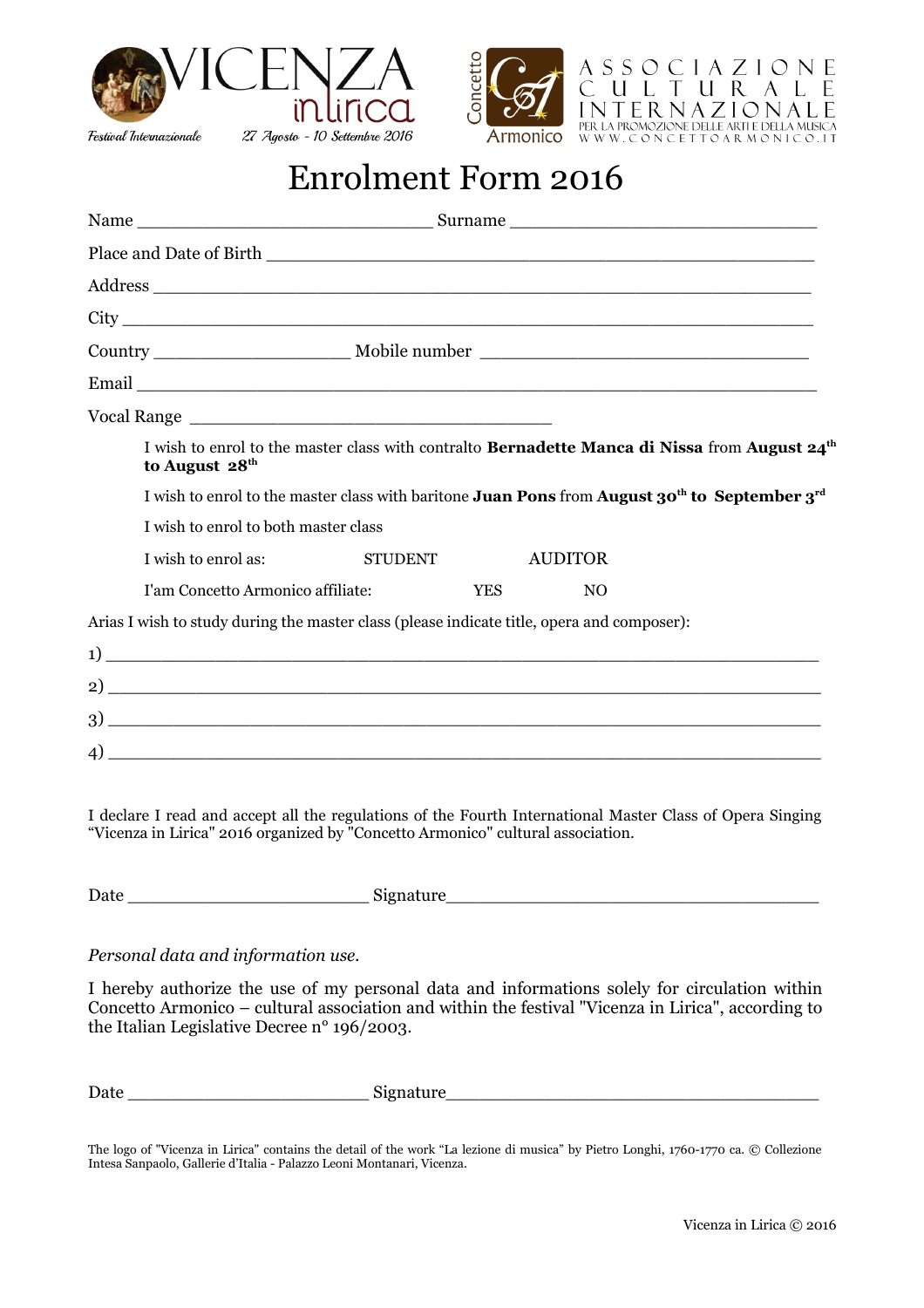## **Bernadette Manca di Nissa**, contralto

Bernadette Manca di Nissa (born 27 September 1954) is an Italian operatic contralto who has sung leading roles in the principal opera houses of Italy as well as internationally.She has appeared at La Scala in Milan, La Fenice in Venice, Teatro San Carlo in Naples, and the Maggio Musicale Fiorentino in Florence as well as at the Royal Opera House, Covent Garden and Gran Teatre del Liceu in Barcelona.

Born in Cagliari and a descendant of a noble family, she studied singing privately and later at the Mozarteum University of Salzburg. Initially specializing in Baroque music and Rossini's works (Tancredi, Semiramide, L'Italiana in Algeri, La gazza ladra''), she developed a wide-ranging repertoire that includes works by Monteverdi, Handel, Jommelli, Mozart, Gluck (Orfeo ed Euridice), Salieri, Donizetti, Verdi (Falstaff), Puccini, Stravinsky and the 20th-century composer Luigi Nono. She has appeared in the world premières of several of Nono's works, including Quando stanno morendo (1982), Guai ai gelidi mostri (1983), and Prometeo, Tragedia dell'ascolto (1984).

During the later years of her stage career, she also taught singing in master classes and courses at the Maggio Musicale Fiorentino, Lyric Opera of Chicago, Associazione Musicale Scaligera and the Accademia Musicale Chigiana, amongst others She retired from the stage in 2007, after which she has devoted herself to her teaching career. Nowadays, she is professor of Singing at Conservatorio di Cagliari.